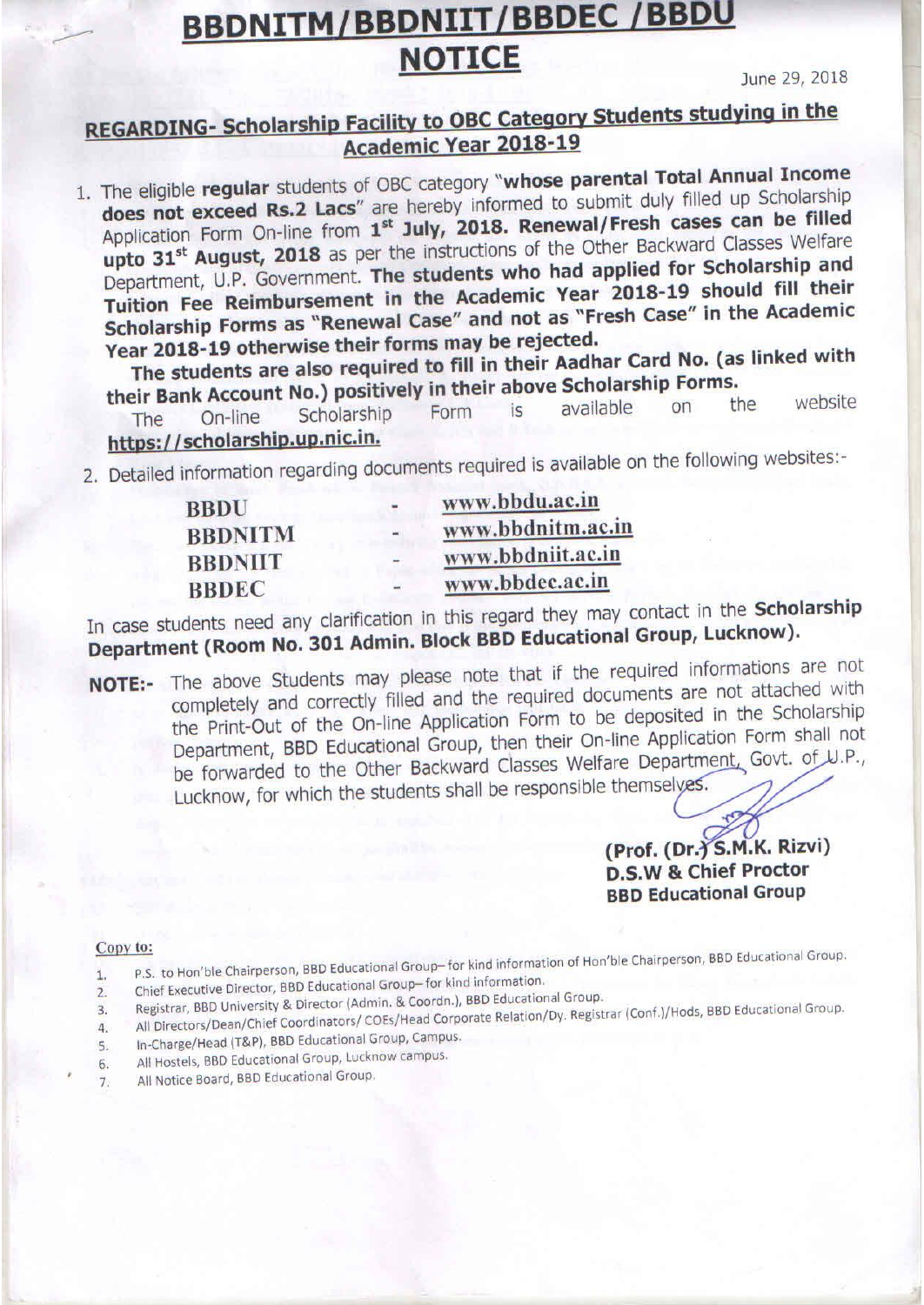### **(FOR O.B.C. CATEGORY)**

#### **As per the instructions of Other Backward Classes Welfare Department, U.P. Govt. given in G.O. No. 72/2016-536/64-2-2016-1 dated 19 August, 2016 following documents are required to be attached with the On-line Scholarship Form by the students of O.B.C. Category for the Academic Year 2018-19.**

- 1. **Photo copy of allotment letter issued by UPTU for admission in the Institute/University.**
- **2. Self signed photo will be scanned and affixed on the Online Scholarship Form.**
- **3. Attested Income Certificate alongwith the original one issued by Competent Authority for verification alongwith copy of latest Internet Income Certificate generated from Website of U.P Govt.**
- **4. Attested Caste Certificate alongwith the original one issued by Competent Authority for verification alongwith copy of latest Internet Income Certificate generated from Website of U.P Govt.**
- **5. Attested Domicile Certificate for Residential Proof alongwith the original one not older than five years from the date of admission issued by Competent Authority for verification alongwith copy of latest Internet Domicile Certificate generated from Website of U.P Govt.**
- **6. Photo copy of Pass-out Mark Sheet of Class X, XII and B.Tech or any other Course – Ist Year/ IInd Year/ IIIrd Year.**
- **7. Photo copy of Bank Passbook of Punjab National Bank, B.B.D.E.S. Campus Branch, Faizabad Road, Lucknow showing Savings Fund Bank Account Number of the student.**
- **8. Notarized affidavit if there is a gap in between two classes. (For Fresh Students)**
- **9. An affidavit on Non-Judicial Stamp Paper of Rs.10/- as per (Annexure "Ga") by the Parents/Guardian that the income shown in the Income Certificate enclosed with Scholarship Form is from all the sources and there is no other source of income and also that if the income shown is found incorrect in any enquiry, the signatory of the Affidavit shall be fully responsible for the same.**
- **10. An Affidavit by the student on Non-Judicial Stamp of Rs. 10/- (Annexure "Gha") giving his full particulars as required in above Annexure-"Gha" and mentioning that he/she is giving a separate Affidavit for gap period, if any.**
- **11. A declaration by the student that the annual income of his/her Parents/Guardian does not exceed the prescribed limit and he/she has been admitted in this institution for the Academic Year 2018-19, and the details mentioned in the Certificate attached with the application form are true and correct. If any error/mistake is found therein he/she shall be responsible for it. (Annexure "Kha-1")**
- **12. Aadhar Card No. should be mentioned in the Scholarship Forms.**
- **13. Self declaration of 75% attendance.**
- **14. PAN Card of Father and Mother.**
- **15. Names of Student and Father/Mother /Guardian should be exactly with the same spelling details as are entered in the High School Certificate /Marksheet in all the 3 certificates i.e. Caste, Domicile & Income Certificates.**
- **16. In Renewal Form cases Enrollment No. must be mentioned in the Scholarship Form.**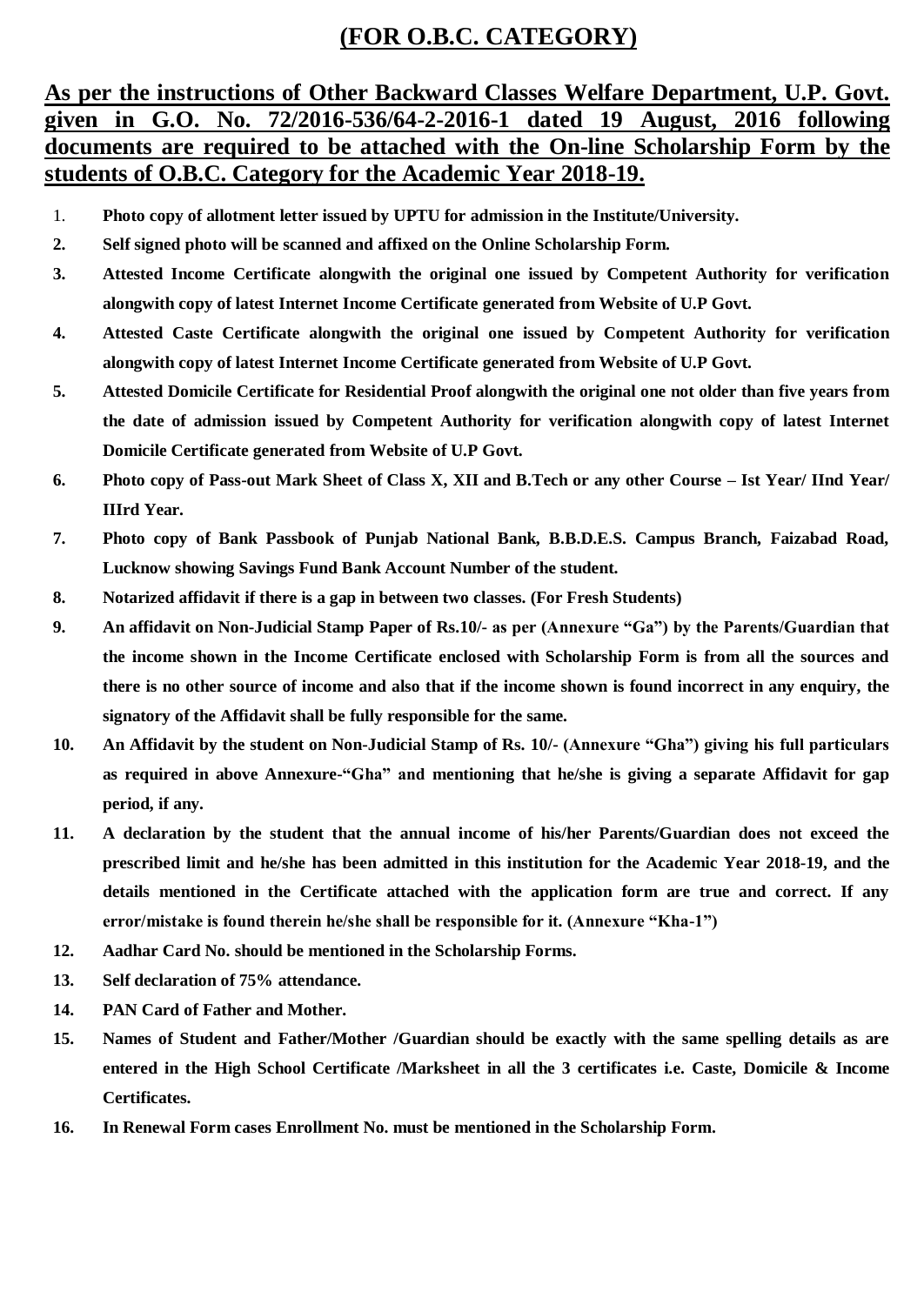## *Loizekf.kr ?kks"k.kk i=*

| 2018 O;olk; ----------------------------- fuoklh ------------------------------- |  |
|----------------------------------------------------------------------------------|--|

-----------------------------------------------------------------------------------------

izekf.kr djrs gq;s ?kks'k.kk djrk@djrh gw; fd vkosnu i= esa fn;s x;s fooj.k@rF; esjh O;fDrxr tkudkjh ,oa fo'okl esa 'kq) ,oa lR; gSaA eSa feF;k fooj.kksa@rF;ksa dk nsus ds ifj.kkeksa ls Hkyh&Hkkafr voxr gw¡A ;fn vkosnu i= esa fn;s x;s dksbZ fooj.k@rF; feF;k ik;s tkrs gSa rks eSa] esjs fo:) Hkk0fn0fo0 1960 dh /kkjk&199 o 200 ,oa izHkkoh fdlh vU; fof/k ds varxZr vfHk;kstu ,oa n.M ds fy;s] Lo;a mRrjn;h gksÅaxk@gksÅaxhA

| LFkku ---------------------------- | vkosnd@vkosfndk ds |
|------------------------------------|--------------------|
|                                    |                    |

fnukad ------------------------- vkosnd@vkosfndk dk uke --

--------------------------------------------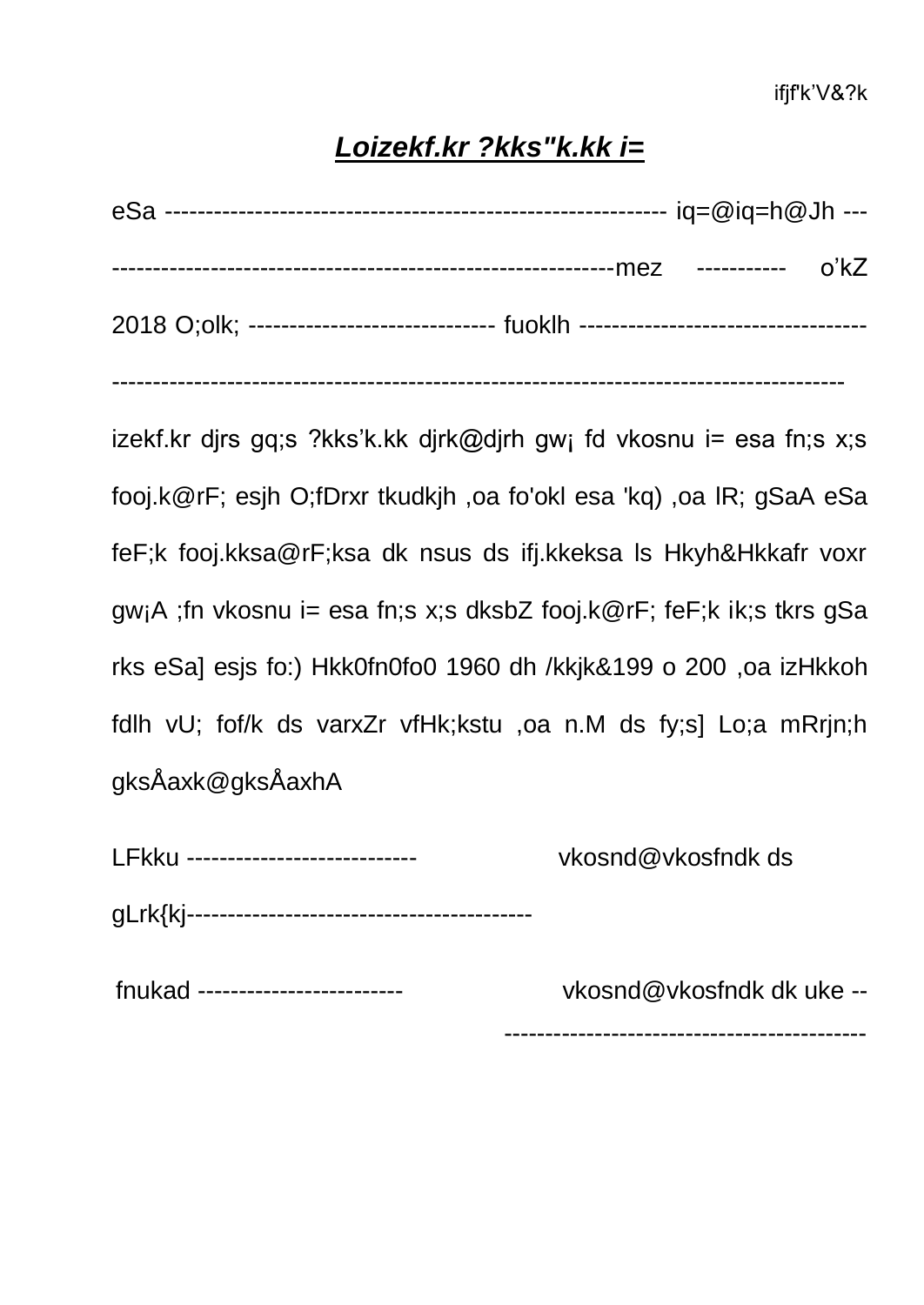## 1/4:0 10@& ds\_uku twfMf'k;y LVkEi isij ij1/2

| 'kiFki=            |                                                                                    |  |  |
|--------------------|------------------------------------------------------------------------------------|--|--|
| le{k&l{ke vf/kdkjh |                                                                                    |  |  |
|                    |                                                                                    |  |  |
|                    |                                                                                    |  |  |
|                    |                                                                                    |  |  |
|                    |                                                                                    |  |  |
|                    |                                                                                    |  |  |
|                    | - 'kiFkiwoZd c;ku djrk gw¡%&                                                       |  |  |
|                    | 1- ;g fd 'kiFkh mijksDr irs dk LFkkbZ fuoklh gS vkSj mijksDr irs ds vfrfjDr        |  |  |
|                    | mldk dksbZ vkSj nwljk LFkkbZ irk ugha gSA                                          |  |  |
|                    |                                                                                    |  |  |
|                    | ------------------gSA                                                              |  |  |
|                    | 3- ;g fd 'kiFkh dh leLr lzksrksa ls dqy okf"kZd vk; :0 1/4 vadks esa1/2 ---------  |  |  |
|                    |                                                                                    |  |  |
|                    |                                                                                    |  |  |
|                    | 4- 'kiFkh }kjk izLrqr vk;&izek.k i= dh bUVjusV dkih esa mfYyf[kr rF; lgh           |  |  |
|                    | gSa vkSj mDr rF; xyr ik;s tkus dh n'kk esa 'kiFkh dh ftEesnkjh gksxhA              |  |  |
|                    |                                                                                    |  |  |
|                    |                                                                                    |  |  |
|                    | ----'kiFkh dk iq=@iq=h gS tks 1/4laLFkk dk uke1/2--------------------------------  |  |  |
|                    |                                                                                    |  |  |
|                    | $\frac{1}{4}$ dkslZ<br>dk<br>$uk\mathbf{e}$ <sup><math>1/2</math></sup>            |  |  |
|                    | '⁄4izFke@f}rh;@r`rh;@prqFkZ'⁄2 ----------------o"kZ dk            Nk= gS rFkk mlus |  |  |
|                    | mDr laLFkk esa Nk=o`fRr ds fy, vkosnu fd;k gSA                                     |  |  |

'kiFkh

IR;kiu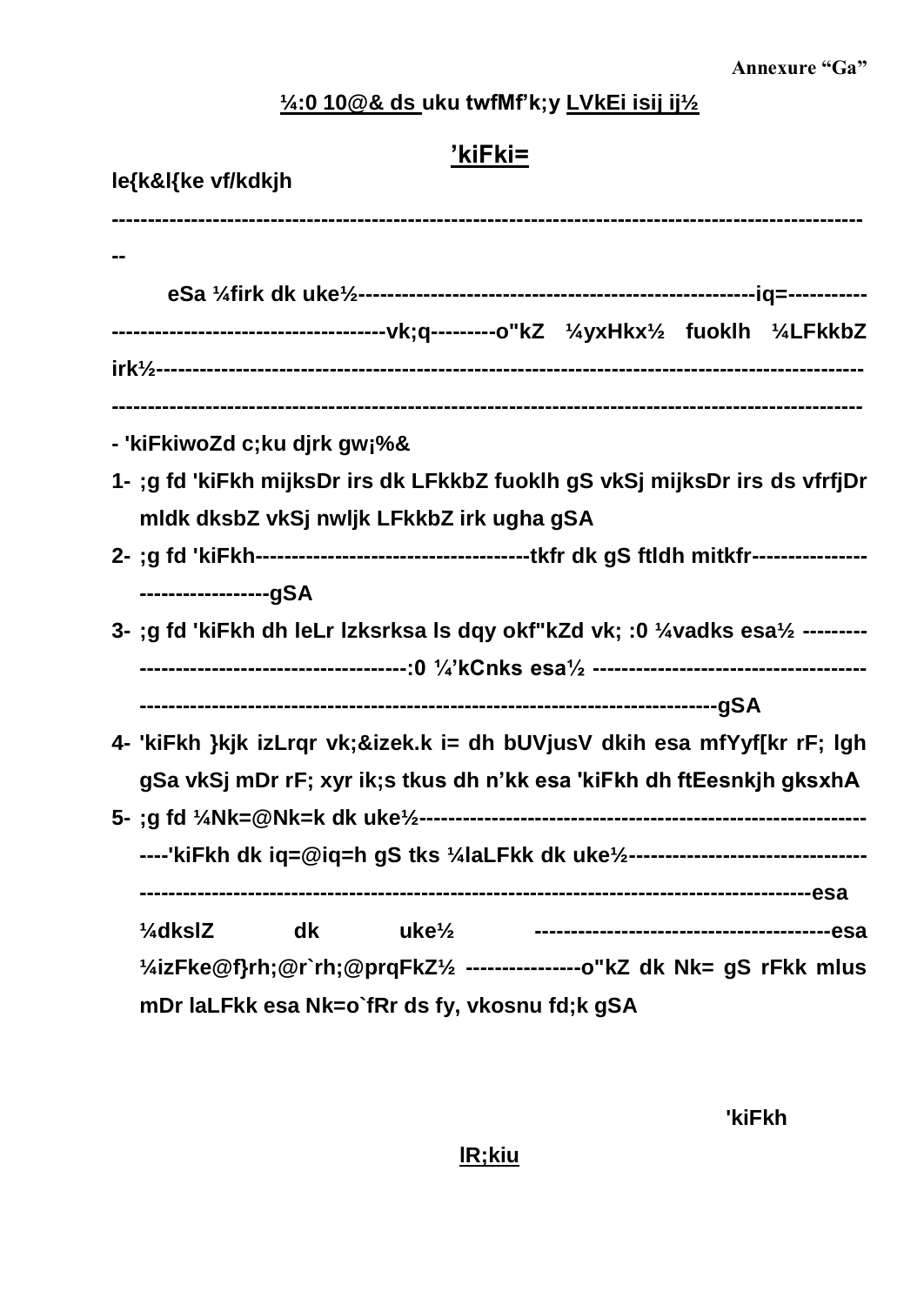**eSa] 'kiFkh c;ku djrk@djrh gw¡ fd esjs futh Kku esa bl 'kiFk i= ds izLrj 1 yxk;r 5 easa vafdr lHkh tkudkfj;k¡ ,oa dFku lR; gSa vkSj muds lEcU/k esa dksbZ rF; Nqik;s ugha x;s gaSA**

**vkt fnuk¡d -------------------------------------------------------------------dks vius gLrk{kj }kjk eSa bl 'kiFk i= dks lR;kfir djrk@djrh gw¡A**

**LFkku& 'kiFkh fnuk¡d&**

**Annexure "Gha"**

### **¼:0 10@& ds uku twfMf'k;y LVkEi isij ij½**

#### **'kiFki=**

| le{k&laLFkk/;{k                                                                    |
|------------------------------------------------------------------------------------|
| -----------------                                                                  |
|                                                                                    |
|                                                                                    |
| ------------------------- tuin --------------------------------- dk fuoklh gw;A    |
| 'kiFkiwoZd fuEufyf[kr c;ku djrk gw;%&                                              |
|                                                                                    |
| - rglhy -----------------------------------ftyk --------------- mRrj izns'k dk ewy |
| fuoklh gwjA ¼lkekU; fuokl izek.k i= le{k izkf/kdkjh }kjk iznRr layXu               |
| $gS\frac{1}{2}$                                                                    |
| 2-; g fd eSa mRrj izns'k jkT; esa fofufnZ"V vU; fiNM+k oxZ dk gw; A                |
| 3- ;g fd esjs ekrk&firk] fof/kd vfHkHkkod dh leLr Izksrksa Is okf"kZd vk;          |
| :i;k nks yk[k ;k blls de gSA ¼rglhynkj }kjk iznRr vk; izek.k                       |